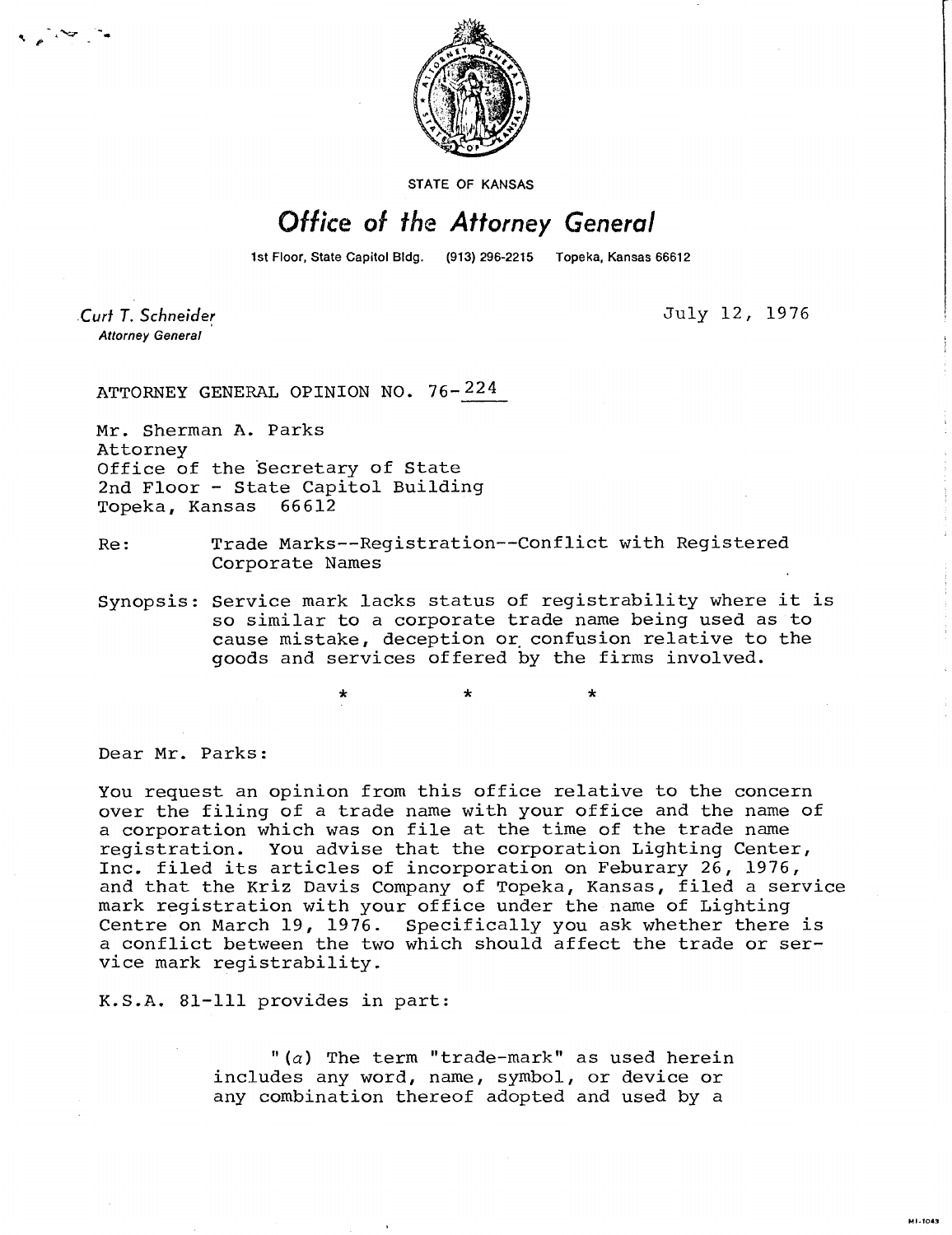Mr. Sherman A. Parks Page Two July 12, 1976

> person to identify goods made or sold by him and to distinguish them from goods made or sold by others.

> > $\star$

 $\mathbf{r}$ 

(d) The term "trade name" means any name, title, designation, or device lawfully adopted and used by any person engaged in any business, trade, occupation, or vocation to identify such business, trade, occupation, or vocation and distinguish it from the business, trade, occupation, or vocation and distinguish it from the business, trade, occupation or vocation of others whether or not registered, filed or recorded under any laws of this state, or of any other state, or of the United States of America."

It appears from the information you have supplied that Lighting Center, Inc. is a name lawfully adopted pursuant to the Kansas Corporation Code by the incorporators to identify and distinguish their business from the business, trade or occupation of others. And, as such it would appear that for the purposes of the Trade Mark Registration Act the corporate name meets the definition of trade name as above quoted.

K.S.A. 81-112 provides in pertinent part thus:

 $\star$ 

\*

"A mark by which the goods or services of any applicant for registration may be distinguished from the goods or services of others shall not be registered if it  $\ldots$ .

(f) consists of or comprises a mark which so resembles a mark registered in this state or a mark or trade name previously used in this state by another and not abandoned, as to be likely, when applied to the goods or services of the applicant, to cause confusion or mistake or to deceive; . . . . " [Emphasis added.]

Further it would be our judgment that the corporate name as registered meets the "previously used . . . and not abandoned" criteria provided in section (f), supra.